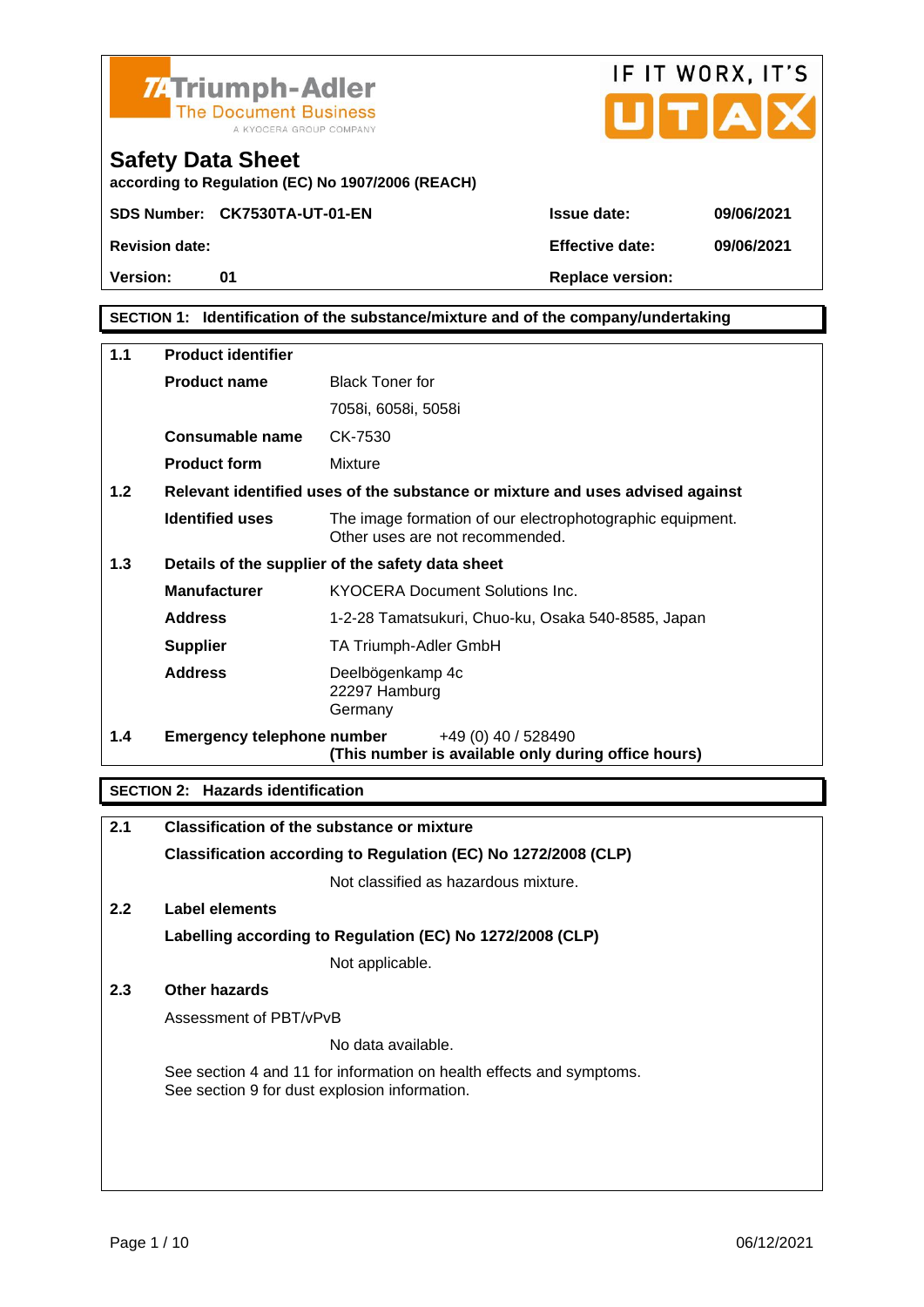|                                                                        | <b>74 Triumph-Adler</b>                                                                                                      |                            |                                | IF IT WORX, IT'S     |
|------------------------------------------------------------------------|------------------------------------------------------------------------------------------------------------------------------|----------------------------|--------------------------------|----------------------|
|                                                                        | <b>The Document Business</b><br>A KYOCERA GROUP COMPANY                                                                      |                            | UITIA                          |                      |
| <b>Safety Data Sheet</b>                                               | according to Regulation (EC) No 1907/2006 (REACH)                                                                            |                            |                                |                      |
|                                                                        | SDS Number: CK7530TA-UT-01-EN                                                                                                |                            | Issue date:                    | 09/06/2021           |
| Revision date:                                                         |                                                                                                                              |                            | Effective date:                | 09/06/2021           |
| Version:<br>01                                                         |                                                                                                                              |                            | Replace version:               |                      |
|                                                                        |                                                                                                                              |                            |                                |                      |
|                                                                        | SECTION 3: Composition/information on ingredients                                                                            |                            |                                |                      |
| 3.2<br><b>Mixtures</b>                                                 |                                                                                                                              |                            |                                |                      |
| <b>Chemical name</b>                                                   |                                                                                                                              | <b>CAS No</b>              | Weight%                        | Classification (CLP) |
|                                                                        | Polyester resin (3 kinds)                                                                                                    | confidential<br>66402-68-4 | 70-80                          |                      |
| Carbon Black                                                           | Ferrite (Ferrite including manganese)                                                                                        | 1333-86-4                  | 5-10 (as Mn: $<$ 3)<br>$3 - 8$ |                      |
| Amorphous silica<br>Aluminium compound                                 |                                                                                                                              | 7631-86-9<br>1344-28-1     | $1 - 5$<br>$<$ 1               |                      |
|                                                                        | Information of ingredients                                                                                                   |                            |                                |                      |
|                                                                        | (1) Substance, which present a health or environmental hazard within the meaning of CLP:                                     |                            |                                |                      |
|                                                                        | None.                                                                                                                        |                            |                                |                      |
| (2) Substance, which are assigned Community workplace exposure limits: |                                                                                                                              |                            |                                |                      |
| None.                                                                  |                                                                                                                              |                            |                                |                      |
| REACH:                                                                 | (3) Substance, which are PBT or vPvB in accordance with the criteria set out in Annex XIII of                                |                            |                                |                      |
|                                                                        | None.                                                                                                                        |                            |                                |                      |
|                                                                        | (4) Substance, which are included in the list established in accordance with Article 59(1) of<br>REACH (SVHC):               |                            |                                |                      |
|                                                                        | None.                                                                                                                        |                            |                                |                      |
|                                                                        | See section 16 for the full text of the H statements declared above.                                                         |                            |                                |                      |
| SECTION 4: First aid measures                                          |                                                                                                                              |                            |                                |                      |
|                                                                        |                                                                                                                              |                            |                                |                      |
| 4.1<br>Inhalation:                                                     | Description of first aid measures                                                                                            |                            |                                |                      |
|                                                                        | Remove from exposure to fresh air and gargle with plenty of water.<br>Consult a doctor in case of such symptoms as coughing. |                            |                                |                      |
|                                                                        | Skin contact: Wash with soap and water.                                                                                      |                            |                                |                      |
| Eye contact:                                                           | Flush with water immediately and see a doctor if irritating.                                                                 |                            |                                |                      |
| Ingestion:                                                             | Rinse out the mouth. Drink one or two glasses of water to dilute.<br>Seek medical treatment if necessary.                    |                            |                                |                      |
|                                                                        |                                                                                                                              |                            |                                |                      |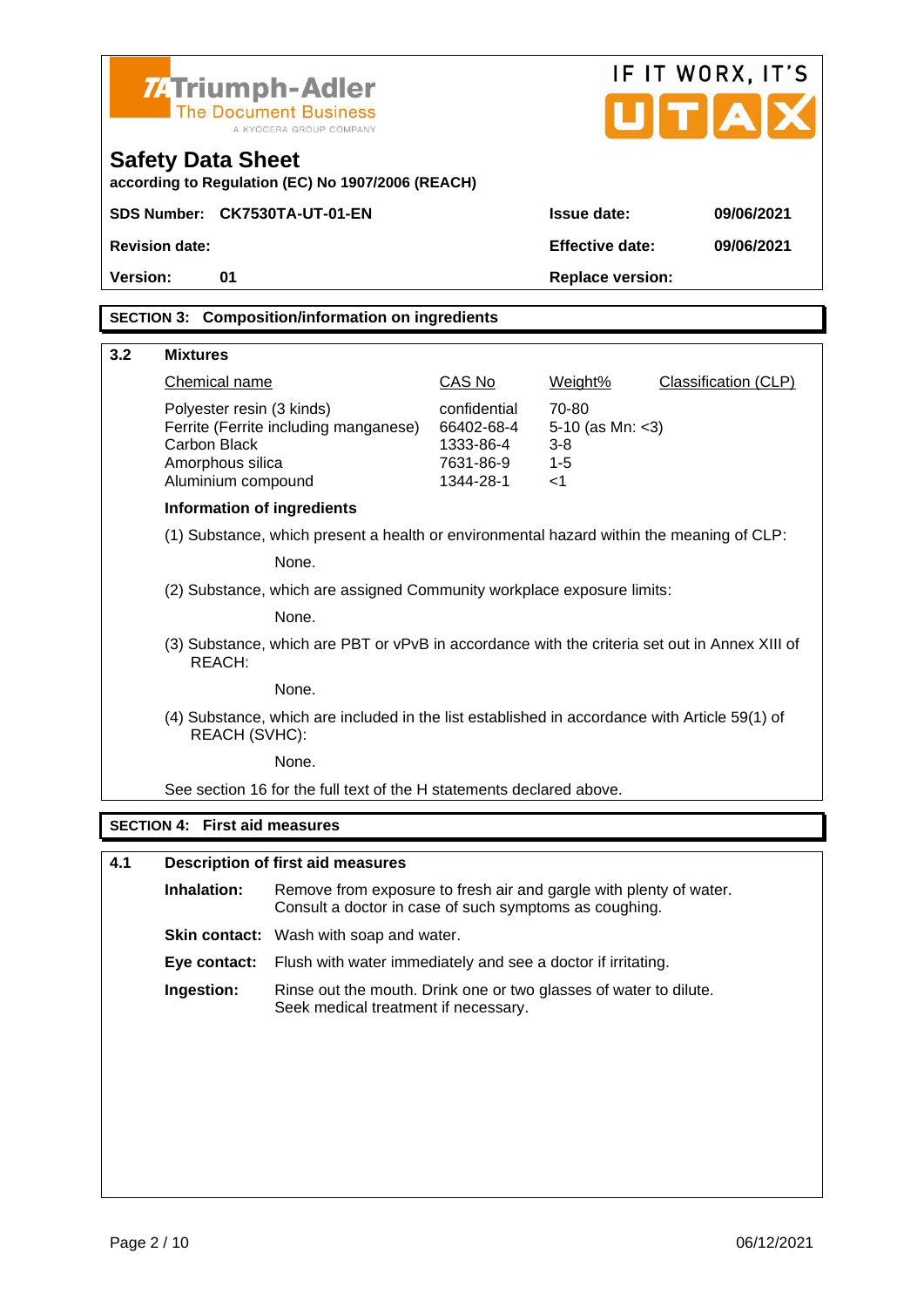



according to Regulation (EC) No 1907/2006 (REACH)

|                | SDS Number: CK7530TA-UT-01-EN | Issue date:      | 09/06/2021 |
|----------------|-------------------------------|------------------|------------|
| Revision date: |                               | Effective date:  | 09/06/2021 |
| Version:       |                               | Replace version: |            |
|                |                               |                  |            |

| 4.2                   | Most important symptoms and effects, both acute and delayed                |                                                                                                                                                              |  |
|-----------------------|----------------------------------------------------------------------------|--------------------------------------------------------------------------------------------------------------------------------------------------------------|--|
|                       | Potential health effects and symptoms                                      |                                                                                                                                                              |  |
| Inhalation:<br>dusts. |                                                                            | Prolonged inhalation of excessive dusts may cause lung damage. Use of this<br>product as intended does not result in prolonged inhalation of excessive toner |  |
|                       | Skin contact: Unlikely to cause skin irritation.                           |                                                                                                                                                              |  |
|                       | Eye contact:                                                               | May cause transient eye irritation.                                                                                                                          |  |
|                       | Ingestion:                                                                 | Use of this product as intended does not result in ingestion.                                                                                                |  |
| 4.3                   | Indication of any immediate medical attention and special treatment needed |                                                                                                                                                              |  |
|                       | No additional information available.                                       |                                                                                                                                                              |  |

#### SECTION 5: Firefighting measures

5.1 Extinguishing media

Suitable extinguishing media

Water spray, foam, powder,  $CO<sub>2</sub>$  or dry chemical

Unsuitable extinguishing media

None specified.

5.2 Special hazards arising from the substance or mixture

Hazardous combustion products: Carbon dioxide, Carbon monoxide

5.3 Advice for firefighters

Fire-fighting procedures

Pay attention not to blow away dust. Drain water off around and decrease the atmosphere temperature to extinguish the fire.

Protection equipment for firefighters

None specified.

#### SECTION 6: Accidental release measures

| 6.1 | Personal precautions, protective equipment and emergency procedures                                                                        |
|-----|--------------------------------------------------------------------------------------------------------------------------------------------|
|     | Avoid inhalation, ingestion, eye and skin contact in case of accidental release.<br>Avoid formation of dust. Provide adequate ventilation. |
| 6.2 | Environmental precautions                                                                                                                  |
|     | Do not allow to enter into surface water or drains.                                                                                        |
| 6.3 | Methods and material for containment and cleaning up                                                                                       |
|     | Gather the released powder not to blow away and wipe up with a wet cloth.                                                                  |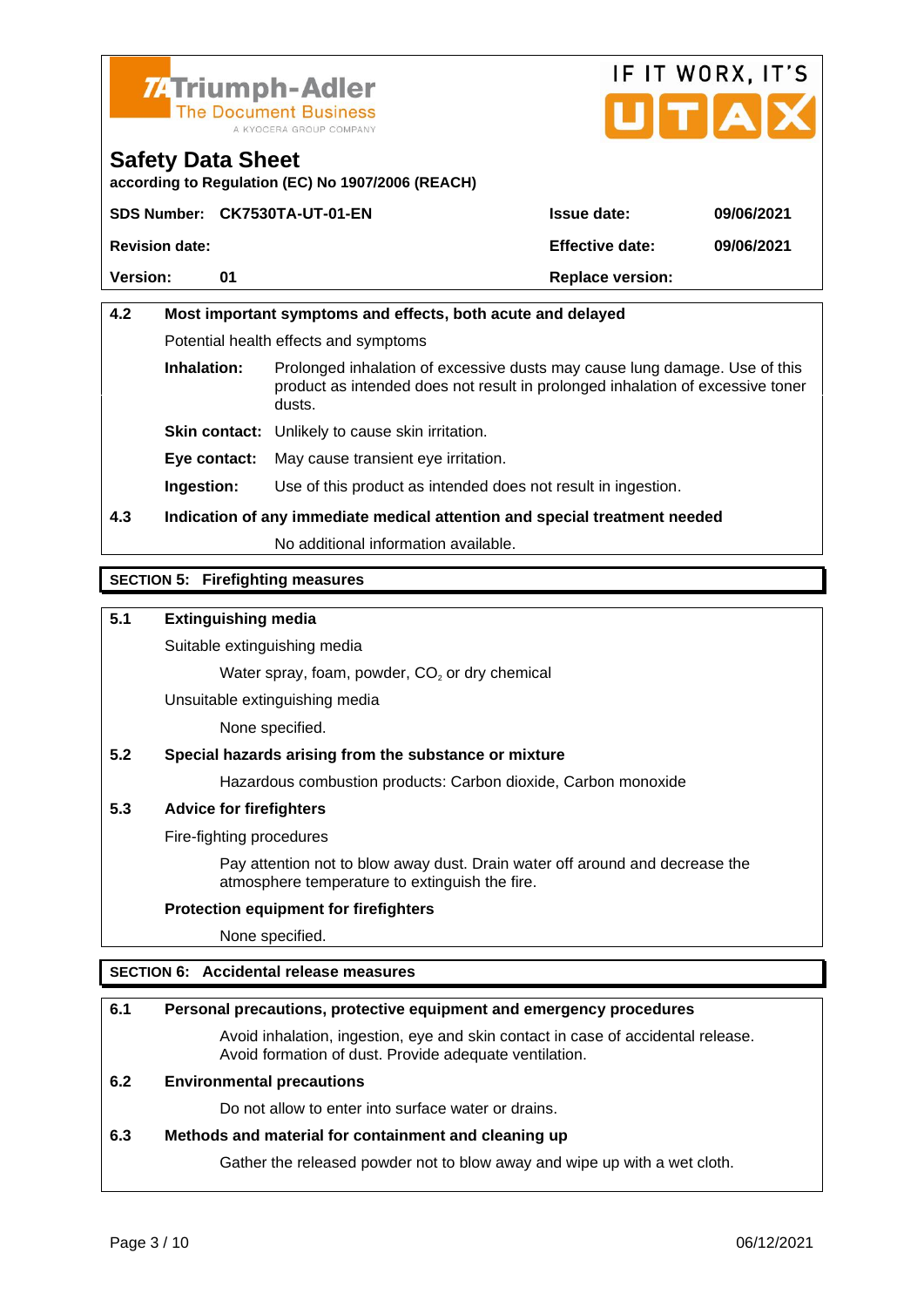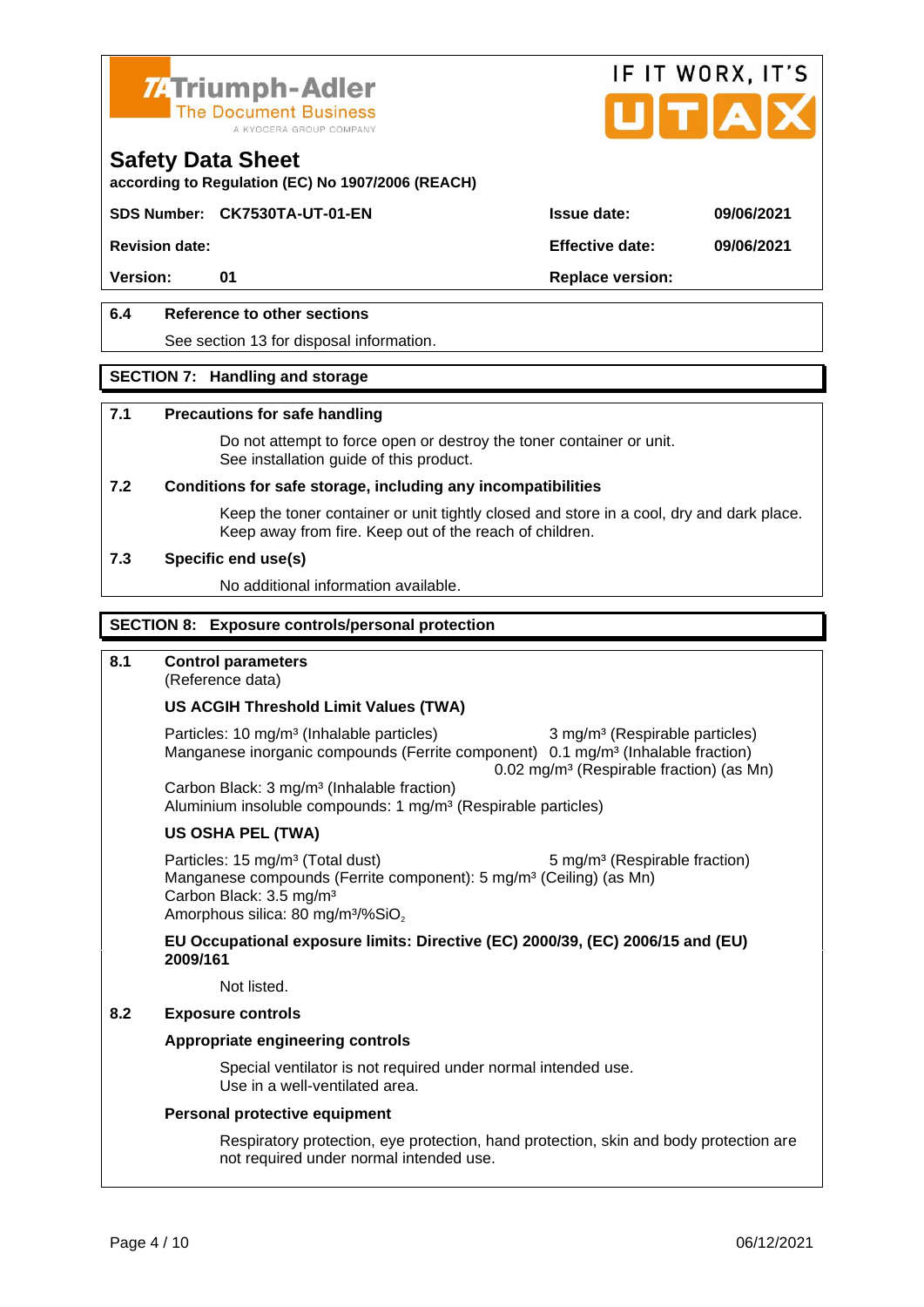



according to Regulation (EC) No 1907/2006 (REACH)

SDS Number: CK7530TA-UT-01-EN Issue date: 09/06/2021

Revision date: Effective date: 09/06/2021

# 8.2 Environmental exposure controls

#### No additional information available.

#### SECTION 9: Physical and chemical properties

| Information on basic physical and chemical properties |                            |  |
|-------------------------------------------------------|----------------------------|--|
| Appearance                                            |                            |  |
| Physical state                                        | Solid (fine powder)        |  |
| Colour                                                | <b>Black</b>               |  |
| Odour                                                 | <b>Odourless</b>           |  |
| Odour threshold                                       | No data available.         |  |
| pH                                                    | No data available.         |  |
| Melting point [°C]                                    | 100-120 (Toner)            |  |
| Boiling point                                         | No data available.         |  |
| Flash point                                           | No data available.         |  |
| Evaporation rate                                      | No data available.         |  |
| Flammability (solid, gas)                             | No data available.         |  |
| Upper flammability or explosive limit                 | No data available.         |  |
| Lower flammability or explosive limit                 | No data available.         |  |
| Vapour pressure                                       | No data available.         |  |
| Vapour density                                        | No data available.         |  |
| Relative density [g/cm <sup>3</sup> ]                 | 1.2-1.4 (Toner)            |  |
| Solubility (ies)                                      | Almost insoluble in water. |  |
| Partition coefficient: n-octanol/water                | No data available.         |  |
| Auto-ignition temperature                             | No data available.         |  |
| Decomposition temperature                             | No data available.         |  |
| Viscosity                                             | No data available.         |  |
| Explosive properties                                  | No data available.         |  |
| Oxidizing properties                                  | No data available.         |  |

### 9.2 Other information

Dust explosion properties

Dust explosion is improbable under normal intended use. Experimental explosiveness of toner is classified into the same rank such kind of powder as flour, dry milk and resin powder according to the pressure rising speed.

Version: 01 01 Replace version: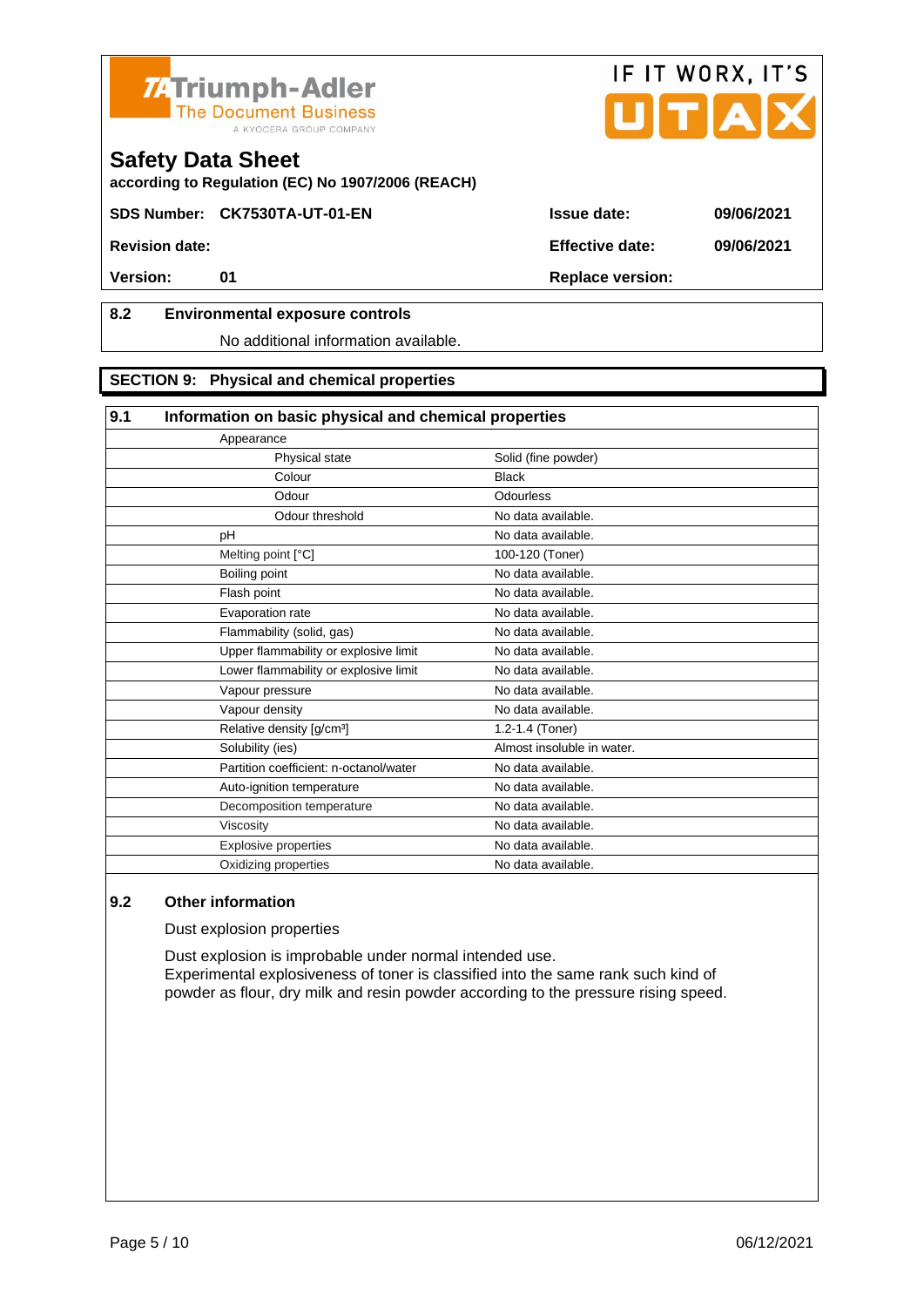



according to Regulation (EC) No 1907/2006 (REACH)

SDS Number: CK7530TA-UT-01-EN Issue date: 09/06/2021

Version: 01 01 01 Replace version:

Revision date: 09/06/2021

## SECTION 10: Stability and reactivity

| 10.1 | Reactivity                                                         |
|------|--------------------------------------------------------------------|
|      | No data available.                                                 |
| 10.2 | Chemical stability                                                 |
|      | This product is stable under normal conditions of use and storage. |
| 10.3 | Possibility of hazardous reactions                                 |
|      | Hazardous reactions will not occur.                                |
| 10.4 | Conditions to avoid                                                |
|      | None specified.                                                    |
| 10.5 | Incompatible materials                                             |
|      | None specified.                                                    |
| 10.6 | Hazardous decomposition products                                   |
|      | Hazardous decomposition products are not to be produced.           |

#### SECTION 11: Toxicological information

| 11.1                              | Information on toxicological effects                                           |                                                                               |  |
|-----------------------------------|--------------------------------------------------------------------------------|-------------------------------------------------------------------------------|--|
|                                   | Based on available data, the classification criteria listed below are not met. |                                                                               |  |
|                                   | Acute toxicity                                                                 |                                                                               |  |
|                                   | Oral $(LD_{50})$                                                               | $>$ 2000 mg/kg (rat)* (Toner)<br>$>$ 2500 mg/kg (rat) <sup>**</sup> (Carrier) |  |
|                                   | Dermal $(LD_{50})$                                                             | No data available. (Toner)<br>No data available. (Carrier)                    |  |
|                                   | Inhalation $(LC_{50}(4hr))$                                                    | $> 5.09$ mg/l (rat)* (Toner)                                                  |  |
|                                   | Skin corrosion/irritation                                                      |                                                                               |  |
|                                   | Acute skin irritation                                                          | Non-irritant (rabbit)* (Toner)<br>Non-irritant (rabbit)** (Carrier)           |  |
| Serious eye damage/irritation     |                                                                                |                                                                               |  |
|                                   | Acute eye irritation                                                           | Mild irritant (rabbit)*. (Toner)                                              |  |
| Respiratory or skin sensitization |                                                                                |                                                                               |  |
|                                   | Skin sensitization                                                             | Non-sensitising (mouse)* (Toner)<br>Non-sensitising** (Carrier)               |  |
|                                   |                                                                                |                                                                               |  |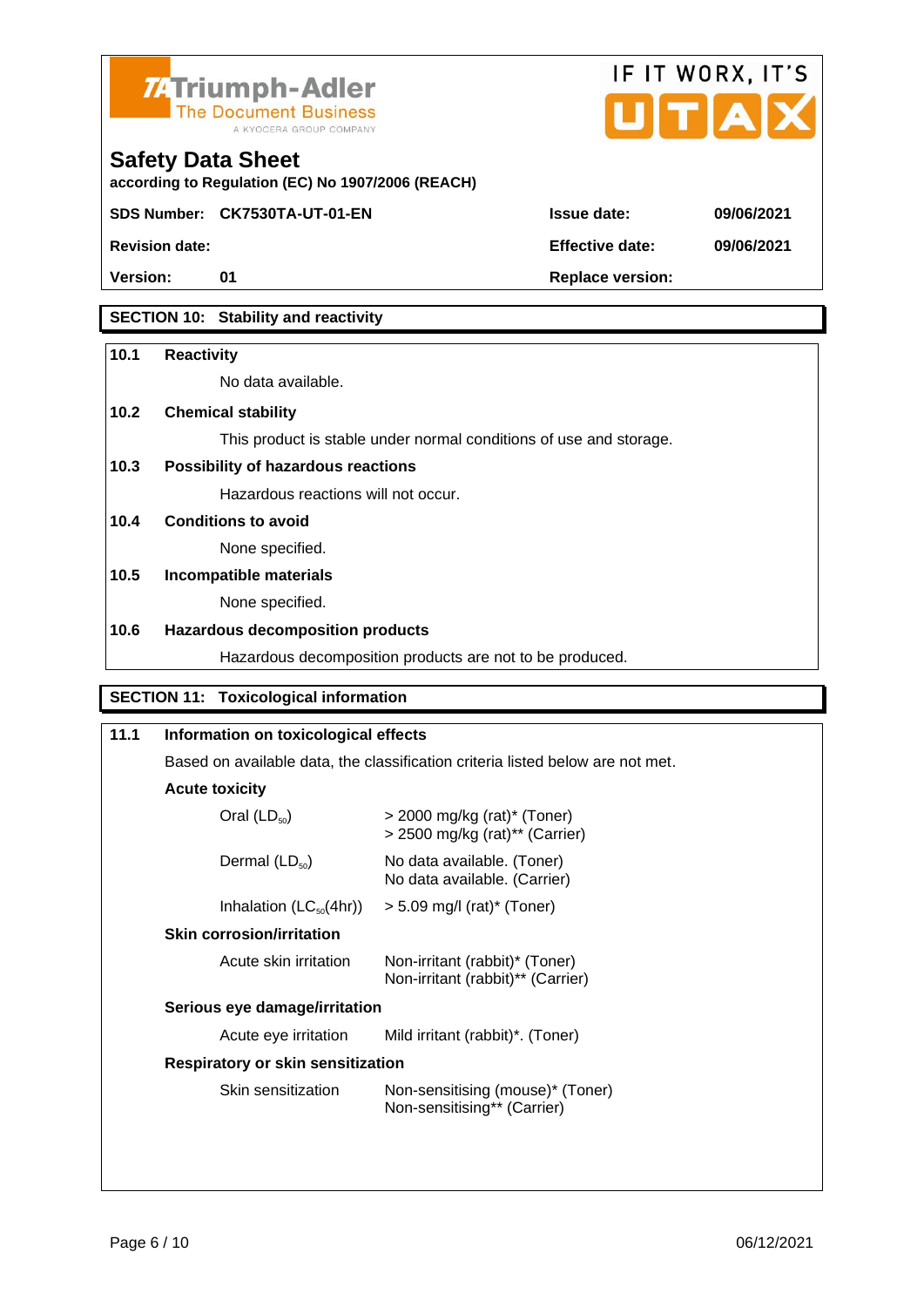



according to Regulation (EC) No 1907/2006 (REACH)

|                | SDS Number: CK7530TA-UT-01-EN | Issue date:      | 09/06/2021 |
|----------------|-------------------------------|------------------|------------|
| Revision date: |                               | Effective date:  | 09/06/2021 |
| Version:       |                               | Replace version: |            |

| 11.1 | Germ cell mutagenicity                   | Ames test is negative (Toner)<br>Ames test is negative** (Carrier)                                                                                                                                                                                                                                                                                                                                                                                                                                                                                                                                                                                                                                                                                         |
|------|------------------------------------------|------------------------------------------------------------------------------------------------------------------------------------------------------------------------------------------------------------------------------------------------------------------------------------------------------------------------------------------------------------------------------------------------------------------------------------------------------------------------------------------------------------------------------------------------------------------------------------------------------------------------------------------------------------------------------------------------------------------------------------------------------------|
|      |                                          | *(based on test result of similar product)                                                                                                                                                                                                                                                                                                                                                                                                                                                                                                                                                                                                                                                                                                                 |
|      |                                          | ** (based on test result of constituent materials)                                                                                                                                                                                                                                                                                                                                                                                                                                                                                                                                                                                                                                                                                                         |
|      | Information of ingredients:              | No mutagen according to MAK, TRGS905 und (EC) No 1272/2008 Annex VI.                                                                                                                                                                                                                                                                                                                                                                                                                                                                                                                                                                                                                                                                                       |
|      | Carcinogenicity                          |                                                                                                                                                                                                                                                                                                                                                                                                                                                                                                                                                                                                                                                                                                                                                            |
|      | Information of ingredients:              |                                                                                                                                                                                                                                                                                                                                                                                                                                                                                                                                                                                                                                                                                                                                                            |
|      | TRGS 905 and (EC) No 1272/2008 Annex VI. | No carcinogen or potential carcinogen (except Carbon Black) according to IARC, Japan<br>Association on Industrial Health, ACGIH, EPA, OSHA, NTP, MAK, California Proposition 65,                                                                                                                                                                                                                                                                                                                                                                                                                                                                                                                                                                           |
|      |                                          | The IARC re-evaluated Carbon Black as a Group 2B carcinogen (possibly carcinogenic to<br>humans) as the result of inhalation exposure test in rats. But, oral/skin test does not show<br>carcinogenicity (2). The evaluation of Carbon Black is based upon the development of lung<br>tumours in rat receiving chronic inhalation exposures to free Carbon Black at level that induce<br>particle overload of the lung. The studies performed in animal models other than rats have not<br>demonstrated an association between Carbon Black and lung tumours. Moreover, a two years<br>cancer bioassay using a typical toner preparation containing Carbon Black demonstrated no<br>association between toner exposure and tumour development in rats (1). |
|      | Reproductive toxicity                    |                                                                                                                                                                                                                                                                                                                                                                                                                                                                                                                                                                                                                                                                                                                                                            |
|      | Information of ingredients:              |                                                                                                                                                                                                                                                                                                                                                                                                                                                                                                                                                                                                                                                                                                                                                            |
|      | (EC) No 1272/2008 Annex VI.              | No reproductive toxicant according to MAK, California Proposition 65, TRGS 905 und                                                                                                                                                                                                                                                                                                                                                                                                                                                                                                                                                                                                                                                                         |
|      | STOT-single exposure                     | No data available.                                                                                                                                                                                                                                                                                                                                                                                                                                                                                                                                                                                                                                                                                                                                         |
|      | STOT-repeated exposure                   | No data available.                                                                                                                                                                                                                                                                                                                                                                                                                                                                                                                                                                                                                                                                                                                                         |
|      | Aspiration hazard                        | No data available.                                                                                                                                                                                                                                                                                                                                                                                                                                                                                                                                                                                                                                                                                                                                         |
|      | Chronic effects                          |                                                                                                                                                                                                                                                                                                                                                                                                                                                                                                                                                                                                                                                                                                                                                            |
|      |                                          | In a study in rats by chronic inhalation exposure to a typical toner, a mild to moderate degree<br>of lung fibrosis was observed in 92% of the rats in the high concentration (16 mg/m <sup>3</sup> )<br>exposure group, and a minimal to mild degree of fibrosis was noted in 22% of the animal in the<br>middle $(4mg/m3)$ exposure group (1). But no pulmonary change was reported in the lowest<br>$(1 \text{mg/m}^3)$ exposure group, the most relevant level to potential human exposures.                                                                                                                                                                                                                                                           |
|      | Other information                        | No data available.                                                                                                                                                                                                                                                                                                                                                                                                                                                                                                                                                                                                                                                                                                                                         |
|      |                                          |                                                                                                                                                                                                                                                                                                                                                                                                                                                                                                                                                                                                                                                                                                                                                            |
|      |                                          |                                                                                                                                                                                                                                                                                                                                                                                                                                                                                                                                                                                                                                                                                                                                                            |
|      |                                          |                                                                                                                                                                                                                                                                                                                                                                                                                                                                                                                                                                                                                                                                                                                                                            |
|      |                                          |                                                                                                                                                                                                                                                                                                                                                                                                                                                                                                                                                                                                                                                                                                                                                            |
|      |                                          |                                                                                                                                                                                                                                                                                                                                                                                                                                                                                                                                                                                                                                                                                                                                                            |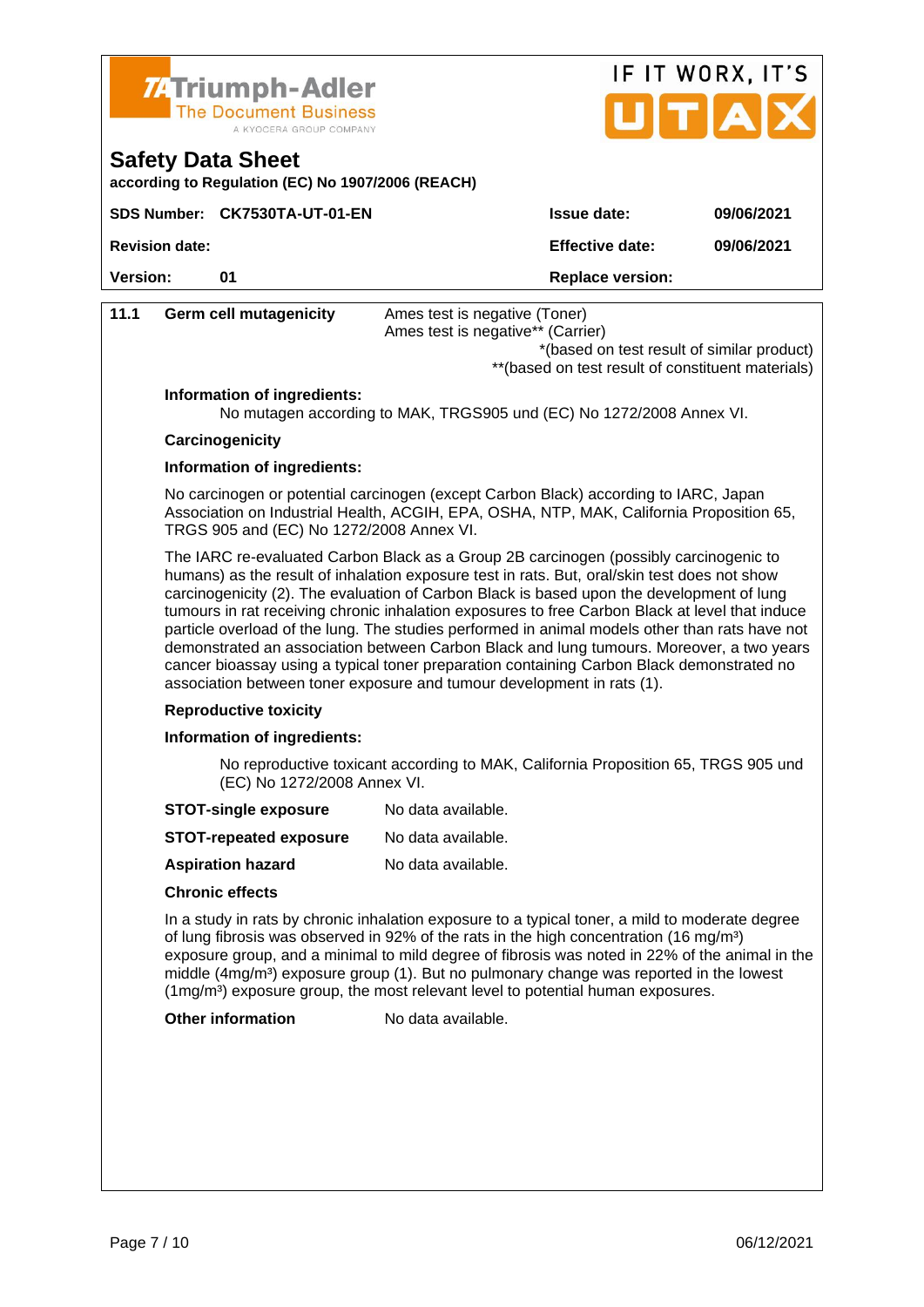



according to Regulation (EC) No 1907/2006 (REACH)

SDS Number: CK7530TA-UT-01-EN Issue date: 09/06/2021

Revision date: Effective date: 09/06/2021

Version: 01 Replace version:

### SECTION 12: Ecological information

| 12.1 | Toxicity                             |
|------|--------------------------------------|
|      | No data available.                   |
| 12.2 | Persistence and degradability        |
|      | No data available.                   |
| 12.3 | Bio accumulative potential           |
|      | No data available.                   |
| 12.4 | Mobility in soil                     |
|      | No data available.                   |
| 12.5 | Results of PBT and vPvB assessment   |
|      | No data available.                   |
| 12.6 | Other adverse effects                |
|      | No additional information available. |
|      |                                      |

### SECTION 13: Disposal considerations

#### 13.1 Waste treatment methods

Do not attempt to incinerate the toner container or unit and the waste toner yourself. Dangerous sparks may cause burn. Any disposal practice should be done under conditions which meet local, state and federal laws and regulations relating to waste (contact local or state environmental agency for specific rules).

### SECTION 14: Transport information

14.1 UN-number

- None.
- 14.2 UN Proper shipping name

None.

14.3 Transport hazard class(es)

None.

14.4 Packing group

None.

14.5 Environmental hazards

None.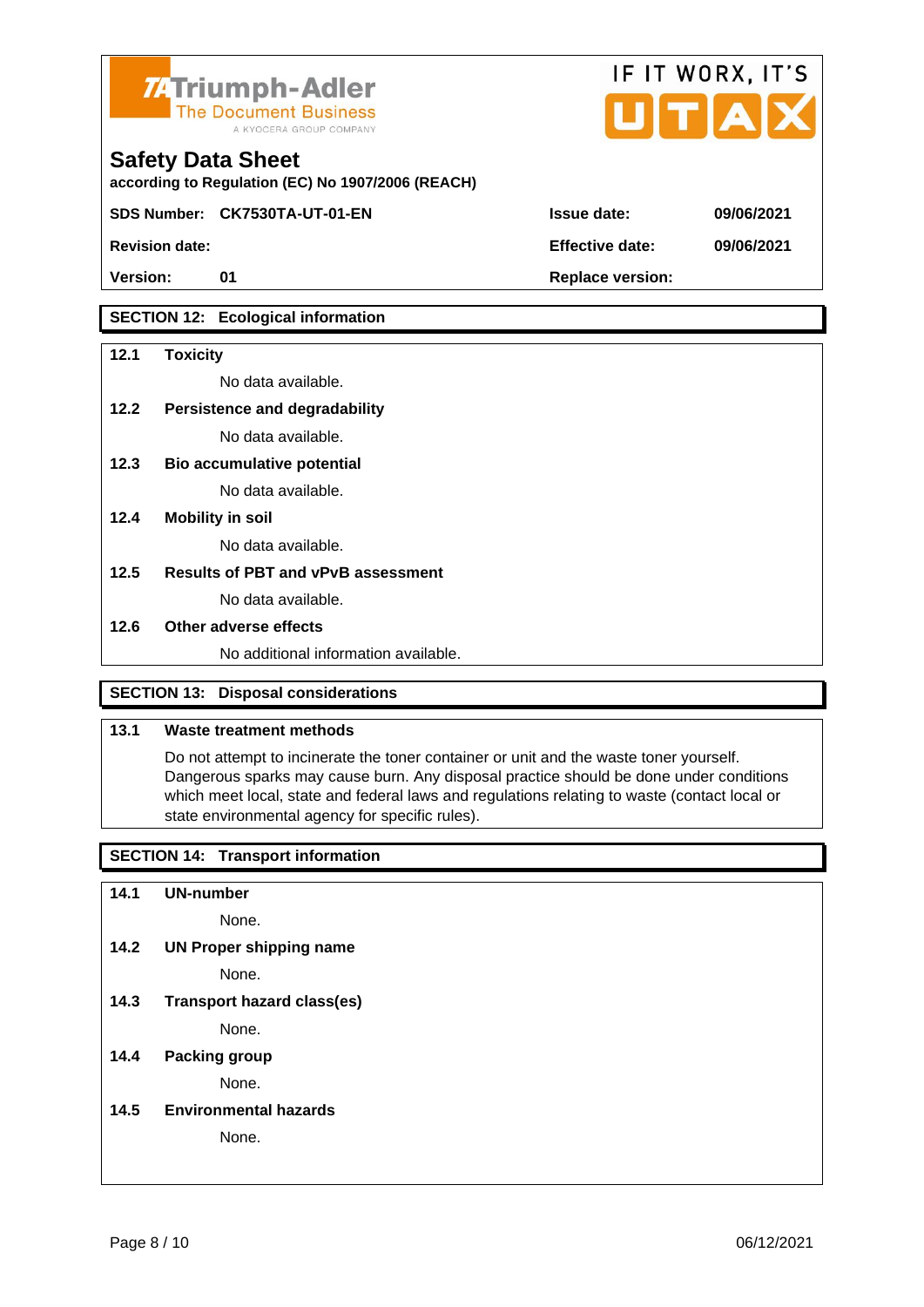



according to Regulation (EC) No 1907/2006 (REACH)

SDS Number: CK7530TA-UT-01-EN Issue date: 09/06/2021

Revision date: Effective date: 09/06/2021

Version: 01 Replace version:

### 14.6 Special precautions for user

No additional information available.

14.7 Transport in bulk according to Annex II of MARPOL73/78 and the IBC Code Not applicable.

### SECTION 15: Regulatory information

| 15.1 | Safety, health and environmental regulations/legislation specific for the substance or<br>mixture                   |
|------|---------------------------------------------------------------------------------------------------------------------|
|      | EU-regulations                                                                                                      |
|      | Regulation (EC) No 1005/2009 (on substances that deplete the ozone layer, Annex I and II):                          |
|      | Not listed.                                                                                                         |
|      | Regulation (EU) 2019/1021 (on persistent organic pollutants, Annex I as amended):                                   |
|      | Not listed.                                                                                                         |
|      | Regulation (EU) No 649/2012 (concerning the export and import of dangerous chemicals,<br>Annex I and V as amended): |
|      | Not listed.                                                                                                         |
|      | Regulation (EC) No 1907/2006 REACH Annex XVII as amended (Restrictions on use):                                     |
|      | Not listed.                                                                                                         |
|      | Regulation (EC) No 1907/2006 REACH Annex XIV as amended (Authorizations):                                           |
|      | Not listed.                                                                                                         |
|      | US-regulations                                                                                                      |
|      | All ingredients in this product comply with order under TSCA.                                                       |
|      | Canada regulations                                                                                                  |
|      | This product is not a WHMIS-controlled product, since we consider it as a<br>manufactured article.                  |
| 15.2 | <b>Chemical Safety Assessment</b>                                                                                   |
|      | No data available.                                                                                                  |
|      |                                                                                                                     |
|      |                                                                                                                     |
|      |                                                                                                                     |
|      |                                                                                                                     |
|      |                                                                                                                     |
|      |                                                                                                                     |